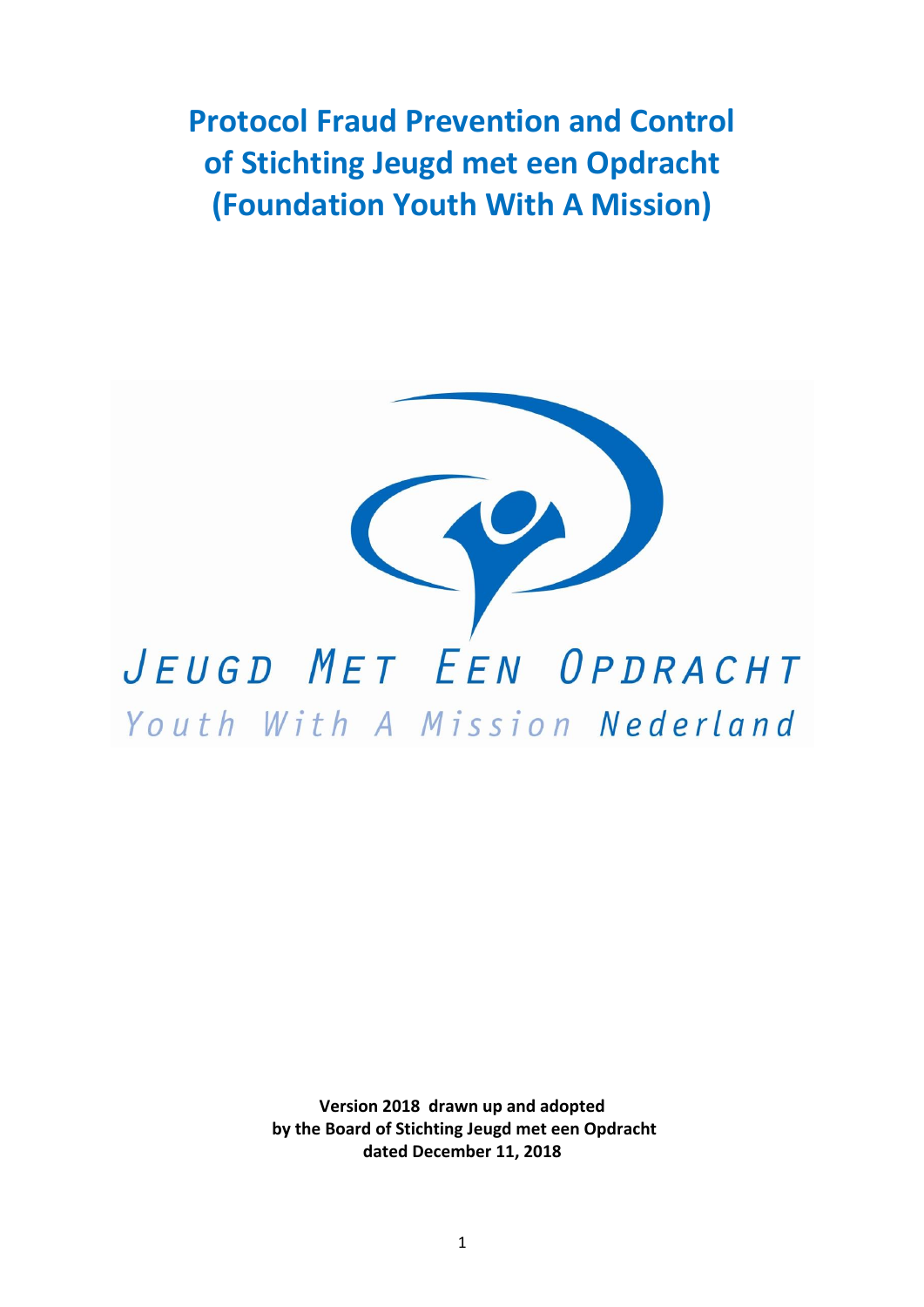## **1. Introduction**

The basis, purpose and mission of the Foundation are expressed as follows in its Statutes:

*"Youth With a Mission is an interdenominational movement of young people, founded with the sole purpose of reaching the current generation with the Gospel of Jesus Christ."*

Youth With A Mission Netherlands (YWAM) is part of an international movement of Christians from many denominations, dedicated to making Jesus known to this generation, by mobilizing as many people as possible for this task, and by training and equipping believers for their part in fulfilling the Great Commission.

The Foundation works at (re)evangelization in the Netherlands, renewal of the church, reforming of society, international missions and relief work. Training is an important means in deploying people in these five areas.

The foundation Stichting Jeugd met een Opdracht (the Foundation) is registered with the Dutch Tax Administration as an ANBI (a Public Benefit Organisation). The RSIN (Legal Person and Alliance Information Number) of the Foundation is 004063314. In accordance with the applicable fiscal rules, donations are tax deductible. The Board of the Foundation puts great value in her reliability to donors of gifts and/or subsidies that their donations and subsidies will be used efficiently and effectively according to the objectives of the Foundation. Destinations indicated by the donor will be honored within the framework of the objectives.

The Foundation is certified as a Recognized Charity (CBF-erkend goed doel) by the Centraal Bureau Fondsenwerving (CBF / Central Bureau on Fundraising).



The CBF is the regulator for charities in the Netherlands. Over 500 charities are tested by them on strict quality standards. Donors can safely give to these Recognized Charities. In addition, the CBF investigates reports of alleged wrongdoing and shares knowledge. In this way they contribute to a professional and transparent charitable sector. Each year the CBF independently assesses whether the Foundation meets the Concrete Standards established by the independent Standards Committee.

This document is about the prevention and control of fraud. Not just because of the guarantee to donors, but also because of the importance of reaching the objectives of the organisation. YWAM is dedicated to act according to the Fundamental Values that make up the DNA of the organisation. This applies to both the Dutch YWAM organisation and all other teams/organisations of YWAM worldwide. This document and others may be found on the national YWAM site: https://www.jmeo.nl/wie-zijn-wij/organisatie/

Value #18, 'Communication with integrity' underlines the value YWAM puts in a truthful, careful, timely and relevant communication. This is essential for an effective ministry and also concerns the accountability of the Foundation towards donors.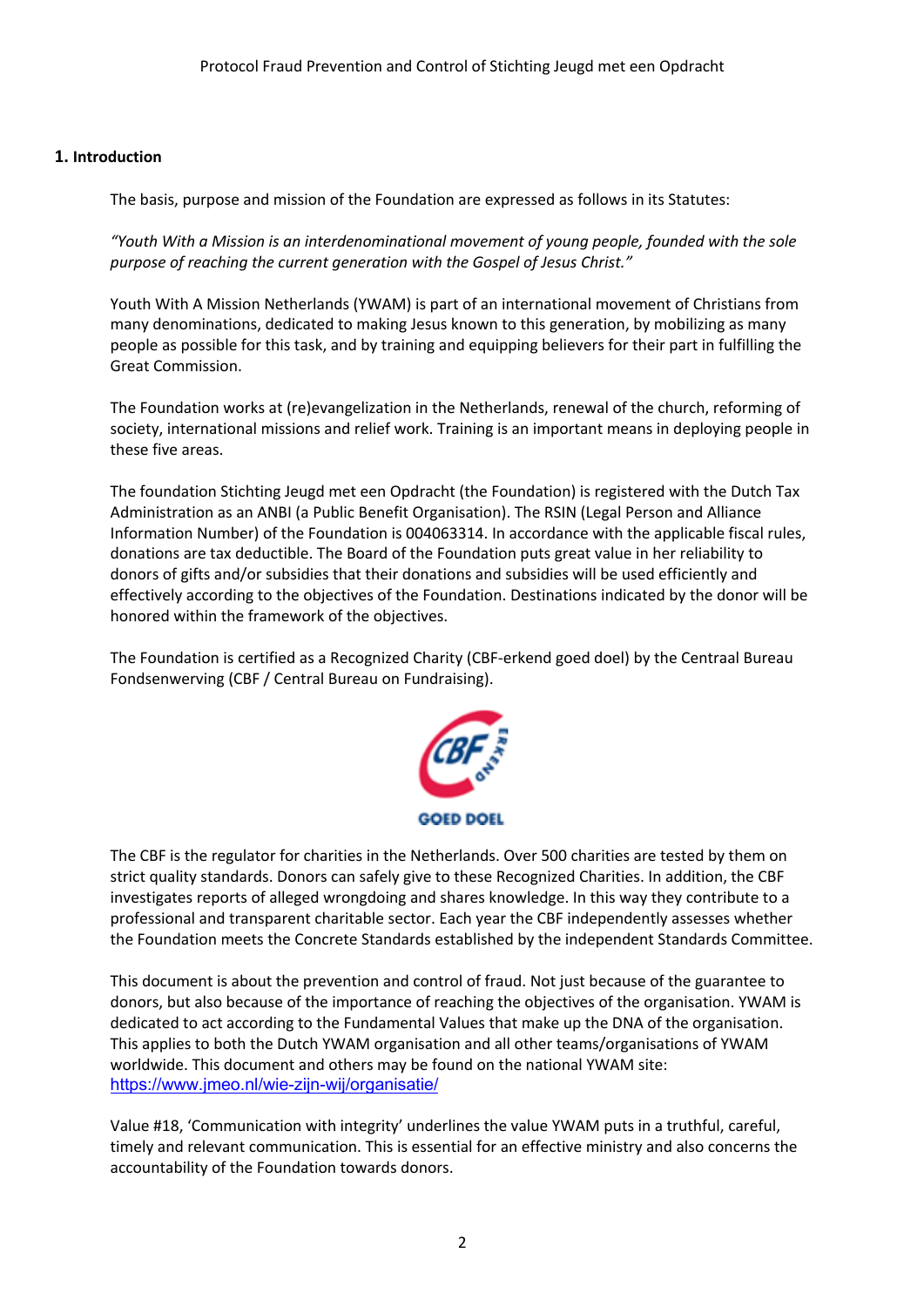Integrity is pursued in everything and YWAM believes that fraud contradicts the message of the Bible and the essence and character of God.

There is awareness that threats of fraud are always possible in societies, in working with people. The fact that YWAM works in areas that are organized differently both culturally and socially, means that measures of fraud prevention should be brought into agreement with these differences. There is no clear definition of fraud. In the Dutch Criminal Code, the term is only found in an article on human trafficking. Many forms of fraud fall under Title XII: forgery of documents, false personal details and violation of the obligation to provide details. Characteristic elements that have to be present to speak of fraud are:

- intentional actions
- a misleading representation of the facts
- intent to gain economic advantage
- an injured party
- unlawful or unjust actions

## **2. Principles for this Fraud Protocol for the Foundation are:**

- 1) that the individual interests of administrators and executors, in any place, may never form a hindrance for a powerful and effective approach to fraud and crime; no competition in fraud prevention;
- 2) that not only the image of YWAM is being served with a powerful and effective prevention and control of fraud, but also that of the charity branch in general;
- 3) that for YWAM the Bible is the authoritative word of God, inspired by the Holy Spirit. The Bible is a reference point for every aspect of our lives and work (source: Fundamental Values of YWAM). The credibility of all our actions will be served by this and it fulfills the call of the apostle Paul to be of 'blameless' conduct;
- 4) that the image of Christ is represented by those who know themselves to be sent out by Him and that issues such as fraud by missionaries will harm His honor and 'reputation';
- 5) that cooperation with the Public Prosecution Service and judicial investigators is important and that active internal fraud prevention - both in the Netherlands and abroad - is assumed. That – within the agreements made - the Public Prosecution and the judicial investigators may expect optimal cooperation of YWAM. Transparency and swift communication will be pursued in the eventuality of fraud.

## **3. The following measures and guidelines are part of the prevention and control of fraud:**

3.1 Budget, monitoring and evaluation.

Within the Foundation a control cycle is in place. The annual budget is the basis for monitoring and evaluating the results throughout the year. These are fixed agenda items in all meetings of the Board and the management.

Regarding projects, the implementation of projects is monitored and evaluated by relevant leaders, especially team leaders, base leaders and/or leadership teams, based on the project budget. Monitoring is focused on guarding progression during the implementation of the project. Evaluation is more thorough and reviews whether the activities have contributed to achieving the objectives of the project. As a result of an evaluation a change of direction may need to occur. These are regular agenda items in Executive Board meetings.